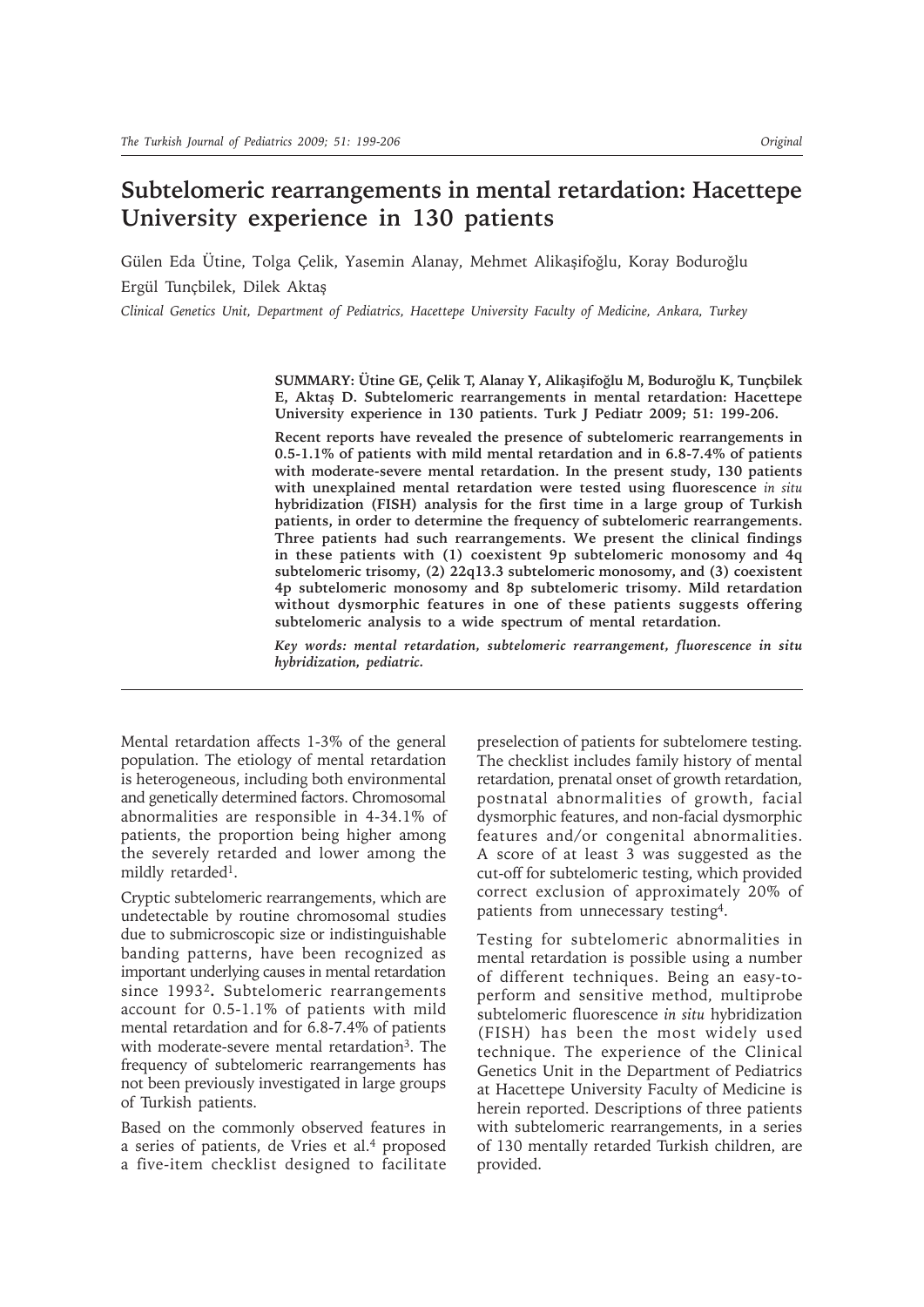## **Material and Methods**

#### *Patients*

A total of 130 patients with unexplained mental retardation, referred to the Clinical Genetics Unit in Hacettepe University İhsan Doğramacı Children's Hospital, were included in the study. The majority of the patients had mental retardation and/or developmental delay with/ without dysmorphic features. The range of disabilities included speech delay, behavioral disorder and growth retardation. All patients were previously examined by pediatricians and pediatric neurologists for other relevant causes of mental retardation. Mental development was analyzed with tests including Bayley Scale of Infant Development, Wechsler Intelligence Scale for Children and Stanford-Binet Intelligence Scale. The checklist proposed by de Vries et al.<sup>4</sup> was applied to all patients. To exclude patients with cytogenetically visible abnormalities and fragile X syndrome, chromosome analysis and fragile X molecular analysis were performed.

#### *Cytogenetic Analysis*

Cytogenetic analyses were performed on GTG-banded metaphase spreads prepared from phytohemagglutinin (PHA)-stimulated peripheral blood lymphocytes after standard culture and chromosome preparation techniques. Chromosome analyses were performed at a resolution of 550 bands.

#### *Fluorescence In Situ Hybridization (FISH)*

Fluorescence *in situ* hybridization (FISH) was performed and commercial probe kit, consisting of 41 telomere probes for subtelomeric screening, was used following the manufacturer's instructions (ToTelVysionTM Multicolor DNA Probe, Vysis®, Abbott Laboratories). All analyses were carried out using the Vysis ToTelVysion probe panel following the instructions. One hundred metaphase cells were analyzed for each hybridization area and interphase nuclei were analyzed for deletion, duplication and mosaicism. Identified abnormalities were confirmed with single-probe FISH. Parental FISH analyses of probands with subtelomeric rearrangements were performed to determine whether the abnormality was inherited or *de novo*.

# *Fragile X Mutation Analysis*

Molecular diagnosis of the *FMR1* gene mutations was based on two methods: radioactive polymerase chain reaction (PCR)5 and Southern blot6. PCR was used as first screening to rule out normals and premutations and Southern blotting was performed to examine those cases where PCR did not provide an amplification signal. Southern blot analysis was performed using *Hind III/Nru I* double digests and probing with the StB12.3 probe7.

#### **Results**

The patient group included 76 male and 54 female pediatric patients with mental retardation. Thirty-two of the patients had "mild mental retardation", 31 had "moderate" and 16 had "severe mental retardation". Three with IQ scores between 70-85 were grouped as "borderline intelligence". The remaining 48 patients who were younger than three years of age were classified as "developmental delay", as intelligence scale could not be performed. The clinical checklist suggested by de Vries et al.4 was applied to all patients and 113 patients scored at least 3. Thirteen patients scored 2 and 4 patients scored 1 in the checklist.

Subtelomeric rearrangements were detected in 3 patients (2.3%) (Table I), including one with subtelomeric deletion (Patient 2) and two submicroscopic unbalanced rearrangements (Patients 1 and 3). In Patient 1, unbalanced chromosomal abnormality was due to maternally inherited cryptic translocation, whereas in the other two patients the rearrangements were *de novo*. These three patients are described below in detail.

# **Case Reports**

# *Patient 1*

A four-year-old male patient was referred for developmental delay, malformations and dysmorphic features. He was born at term as the only child of his healthy consanguineous parents (3rd-degree cousins), with a birth weight of 3770 g (75th-90th centiles). No prenatal or natal problems were encountered. A daughter of a maternal aunt, who was reported not to have similar phenotypic features, also had mental retardation of unknown cause.

He was operated for omphalocele and gastric volvulus, and underwent cranioplasty for correction of trigonocephaly. He also had orchiopexy operation for bilateral undescended testes. He required special education for mild mental retardation. His body weight was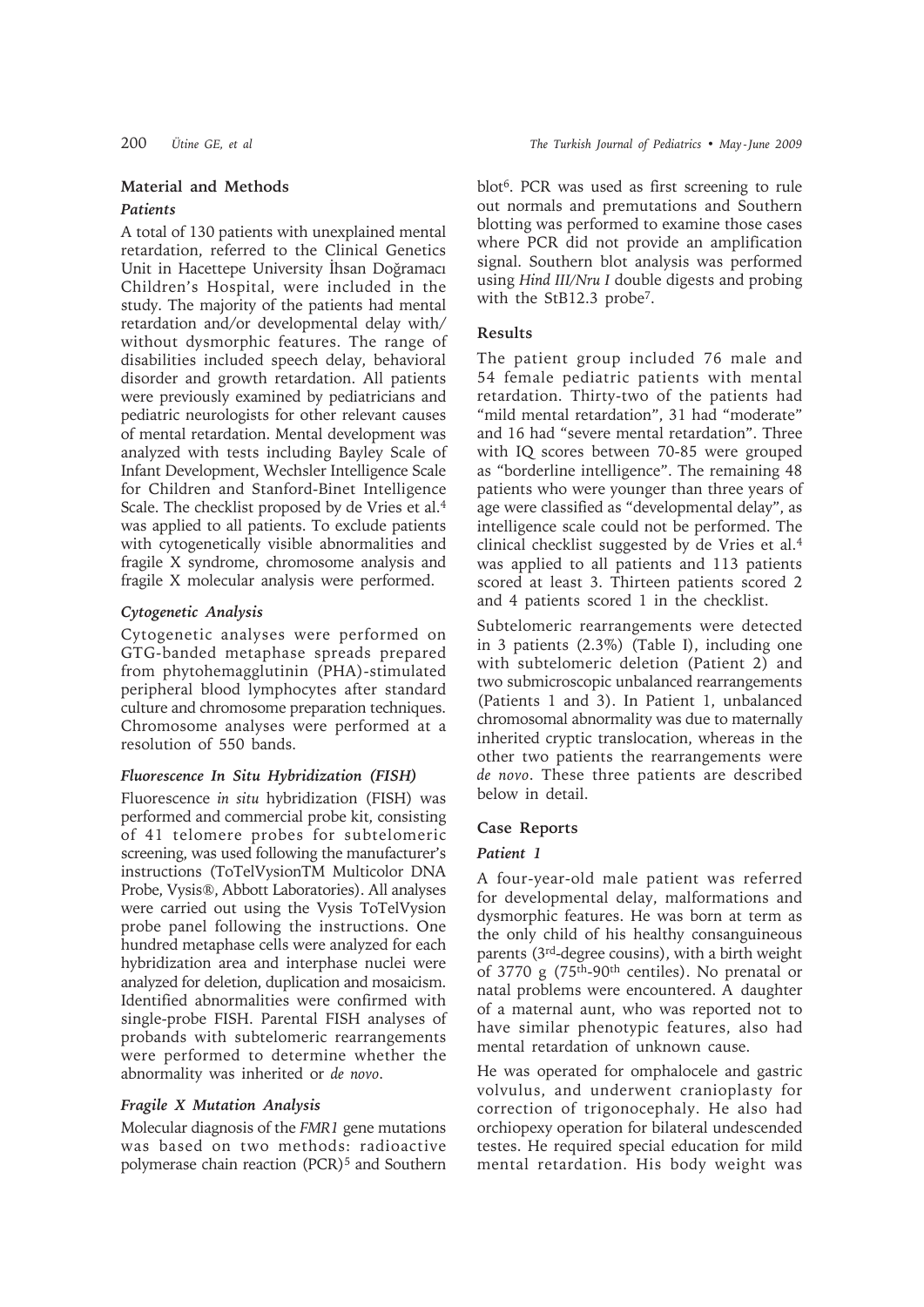|  | Score*                                      |                                                                                                                                                                                                                                                                                                                                                           |                                                                                                                                                         |                                                                                                                                                                                                                                                                                                              |                                                                                                                                 |
|--|---------------------------------------------|-----------------------------------------------------------------------------------------------------------------------------------------------------------------------------------------------------------------------------------------------------------------------------------------------------------------------------------------------------------|---------------------------------------------------------------------------------------------------------------------------------------------------------|--------------------------------------------------------------------------------------------------------------------------------------------------------------------------------------------------------------------------------------------------------------------------------------------------------------|---------------------------------------------------------------------------------------------------------------------------------|
|  | Inheritance Mental Status Clinical Features | MR, DD, hypotonia, microcephaly, trigonocephaly, long face, high 5<br>speech delay, behavioral problems, omphalocele, undescended<br>bilateral epicanthic folds, prominent nasal bridge, flat and bulbous<br>and narrow forehead, arched and sparse eyebrows, hypertelorism,<br>nasal tip, long philtrum, small mouth, high palate, small chin,<br>testes | Speech delay, prominent antihelices and tragi, prominent nasal 3<br>bridge, long philtrum, retrognathia, cutaneous syndactyly between<br>$2nd-3rd$ toes | MR, DD, hypotonia, short stature, rounded face, synophrys, left- 10<br>sided epibulbar dermoid, wide and flat nasal bridge, bilateral helix<br>metacarpophalangeal hyperlaxity, postaxial polydactyly of the<br>anomaly, speech delay, epilepsy, hypospadias, cryptorchidism,<br>left foot, dystrophic nails |                                                                                                                                 |
|  |                                             | Mild mental<br>retardation                                                                                                                                                                                                                                                                                                                                | intelligence<br><b>Borderline</b>                                                                                                                       | de novo<br>Severe mental<br>retardation                                                                                                                                                                                                                                                                      |                                                                                                                                 |
|  |                                             | mat                                                                                                                                                                                                                                                                                                                                                       | de novo                                                                                                                                                 |                                                                                                                                                                                                                                                                                                              |                                                                                                                                 |
|  | Chromosome<br>Imbalance                     | h monosomy<br>4q trisomy                                                                                                                                                                                                                                                                                                                                  | monosomy<br>22q                                                                                                                                         | 4p monosomy<br>8p trisomy                                                                                                                                                                                                                                                                                    | mat: maternal<br>MR: Mental retardation. DD: Developmental delay<br>*Clinical checklist score by de Vries et al. <sup>4</sup> . |
|  | Rearrangement                               | 46, XY, der(9)t(4,9) (ater; pert)                                                                                                                                                                                                                                                                                                                         | 46, XY, del (22) (qter)                                                                                                                                 | 6.5 years $46, XY, der(4)t(4,8)$ (pter;pter)                                                                                                                                                                                                                                                                 |                                                                                                                                 |
|  | Patient Age                                 | 4 years                                                                                                                                                                                                                                                                                                                                                   | 4.5 years                                                                                                                                               |                                                                                                                                                                                                                                                                                                              |                                                                                                                                 |
|  |                                             |                                                                                                                                                                                                                                                                                                                                                           | $\mathbf{\sim}$                                                                                                                                         | 3                                                                                                                                                                                                                                                                                                            |                                                                                                                                 |

**Table I.** Description of Three Patients with Subtelomeric Rearrangements

Table I. Description of Three Patients with Subtelomeric Rearrangements

13 kg (3rd-10th centiles), height 102 cm (25th-50th centiles) and head circumference 47 cm (below 3rd centile). He had microcephaly, trigonocephaly with a prominent metopic suture, long face with a wide and tall forehead, bitemporal narrowing, arched and sparse eyebrows, hypertelorism with a prominent nasal bridge, bilateral epicanthic folds, flat and bulbous nasal tip, hypoplastic columella, long philtrum, small and round mouth, high palate, pointed chin, and bilateral pes planus (Fig. 1A). He could communicate with twoword sentences, could understand simple orders, and could walk with support. At 3.5 years of age, his mental development was appropriate for 13 months. The patient had spontaneously corrected atrial septal defect of secundum type. Abdominal and renal ultrasonography, cranial magnetic resonance imaging, and visual and auditory examinations were normal. He scored 5 points on the checklist.

Chromosome analysis from peripheral blood revealed 46,XY. Subtelomeric FISH analysis further clarified the karyotype as 46,XY,der (9)t(4;9)(qter;pter), leading to subtelomeric trisomy 4q and subtelomeric monosomy 9p (Fig. 1B and 1C). Parental subtelomeric FISH revealed a maternal balanced submicroscopic translocation:  $46, XX, t(4, 9)$  (qter; pter). No samples from the daughter of the maternal aunt were available for further genetic testing.

### *Patient 2*

A 4.5-year-old male patient was referred for speech delay. He was born at term as the third child of healthy unrelated parents, with a birth weight of  $3150$  g (25<sup>th</sup>-50<sup>th</sup> centiles). He had two healthy elder sisters. There was no other history of mental retardation in the family. On admission he weighed 15.5 kg (25th-50th centiles), his height was 106 cm (25th-50th centiles) and head circumference was 49.5 cm (25th percentile). He had no significant dysmorphic features except for prominent antihelices and tragi, a prominent nasal bridge, long philtrum, retrognathia, and bilateral syndactyly between second and third toes (Fig. 1D and 1E). The patient had a borderline IQ with predominant delay in speech. He communicated with two-word sentences and could understand simple orders. Abdominal and renal ultrasonography, echocardiography,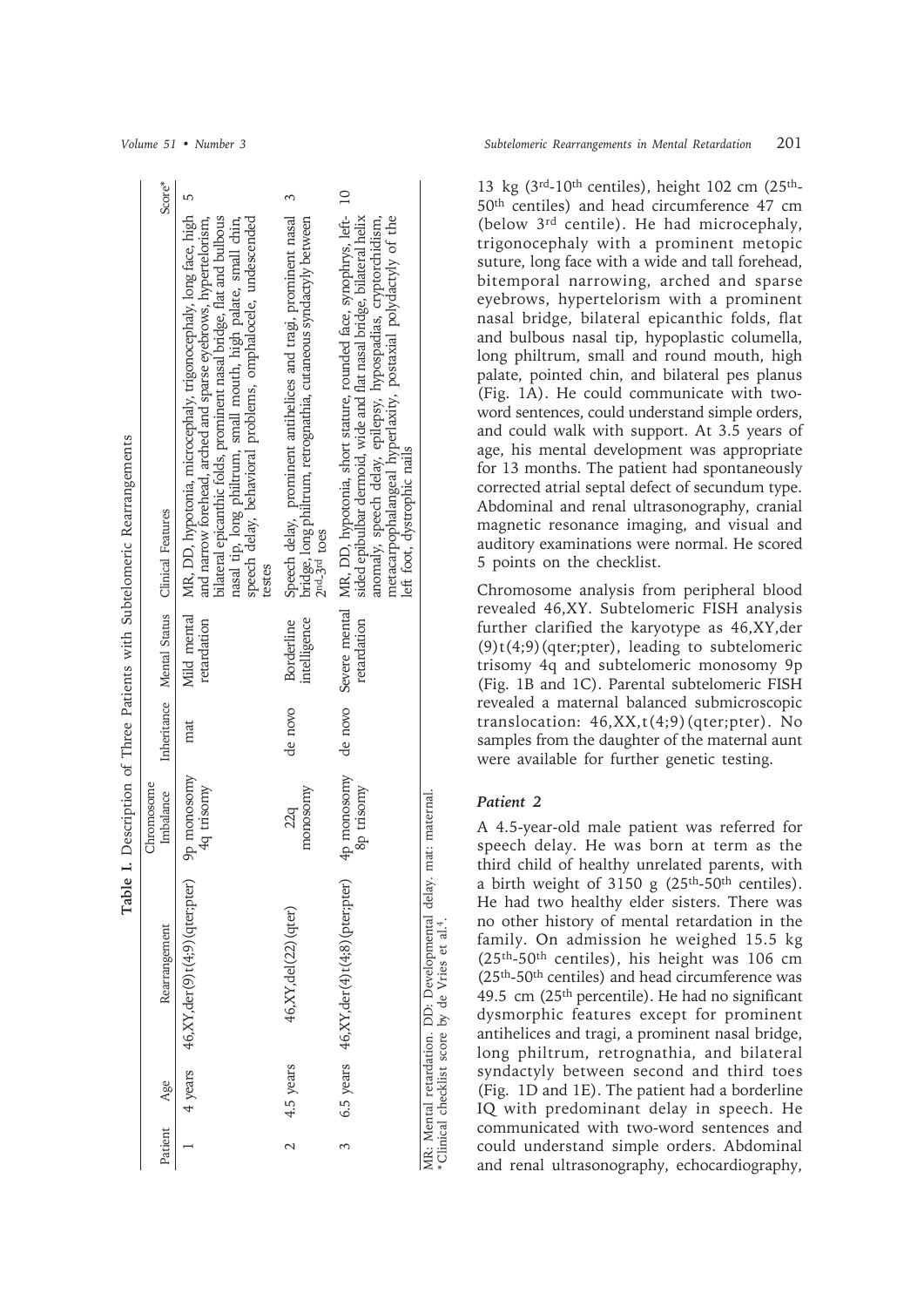Karyotype as revealed by routine cytogenetic analysis was 46,XY. However, FISH analysis revealed 46,XY,del(22)(qter) (Fig. 1F). Parental analyses showed that the deletion occurred *de novo*.

## *Patient 3*

This 6.5-year-old male patient was referred for severe mental retardation and dysmorphic features. He was born as the second child of healthy unrelated parents at the 42nd week of gestation by cesarean section with a birth weight of 1800 g (below 10<sup>th</sup> centile). Prenatally there was a history of threatened abortion. He had a healthy elder brother and his mother

had seven previous miscarriages. One paternal cousin and one paternal uncle had mental retardation of unknown cause. Five maternal uncles died due to an unknown reason at six months of age, one had polydactyly.

On admission, the patient weighed 9600 g and his height was 88 cm (both below the 3rd centile). His head circumference was 44 cm, which was below -3SD. The patient had severe mental retardation with delay in both mental and motor functions. Dysmorphic features, shown in Figure 1G, included synophrys, epibulbar dermoid on the left, subconjunctival scleral pigmentation on the right, wide and depressed nasal bridge, bilateral anomalous helices, increased anteroposterior diameter of the thorax, hypospadias and an abdominal scar due to inguinal hernia operation. He



Fig. 1. Facial features and FISH views of the patients with subtelomeric rearrangements.

Facial features of Patient 1 are seen in Fig. 1A. Note the microtrigonocephaly, long face, high and narrow forehead, arched and sparse eyebrows, hypertelorism, bilateral epicanthic folds, prominent nasal bridge, flat and bulbous nasal tip, long philtrum, small mouth and small chin. Subtelomeric FISH reveals three red signals (trisomy 4q) (Fig. 1B). Arrowheads show normal chromosomes 4 and the arrow shows derivative chromosome 9 with a red signal from the third copy of 4q. In Fig. 1C, arrowhead shows normal chromosome 9 and arrow shows the derivative chromosome 9 with no green signal on 9p (monosomy 9p).

Facial features of Patient 2 are seen in Fig. 1D and Fig. 1E. Note the prominent antihelices and tragi, prominent nasal bridge, long philtrum and retrognathia. Subtelomeric FISH reveals a yellow signal only on one of chromosomes 22 (monosomy 22q) (shown by the arrow) (Fig. 1F). The arrowhead shows the normal chromosome 22.

Facial features of Patient 3 are seen in Fig. 1G. Note the rounded face, synophrys, left-sided epibulbar dermoid, wide and flat nasal bridge, and helix anomaly. Arrowheads in Fig. 1H show normal chromosomes 8 and the arrow shows derivative chromosome 4 with a green signal from the third copy of 8p (trisomy 8p). Arrowhead in Fig. 1I shows normal chromosome 4 and arrow shows derivative chromosome 4 (monosomy 4p).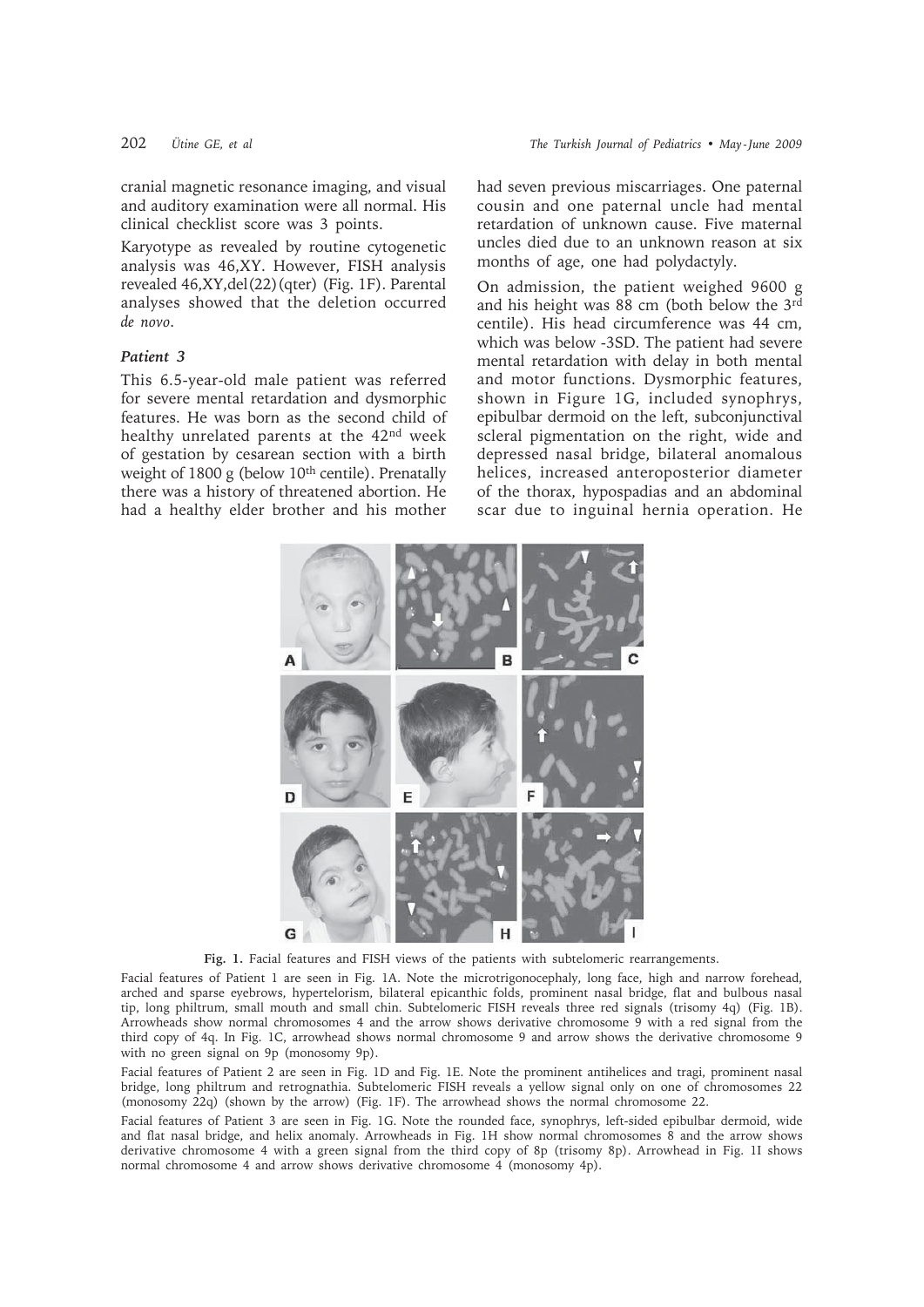also had epilepsy, hypotonia, laxity of the metacarpophalangeal joints, dystrophic nails, postaxial polydactyly on the left foot and bilateral cryptorchidism. He had no speech or social eye contact. Abdominal and renal ultrasonography, echocardiography, and visual and auditory examinations were normal. Cranial magnetic resonance imaging showed atrophy on the posterior region and splenium of the corpus callosum, and decreased white matter volume. He scored 10 points in the checklist.

Karyotype analysis revealed 46,XY, whereas further analyses for subtelomeric rearrangements revealed  $46, XY, der(4)t(4,8)$ (pter;pter) (Fig. 1H) and 1I). Parental karyotypes were normal.

#### **Discussion**

Rearrangements of gene-rich subtelomeric regions of chromosomes constitute a significant subgroup among patients with unexplained mental retardation<sup>3,8</sup>, ranging between 0-29.4%<sup>1</sup>. The severity of mental retardation significantly affects the yield of analyses for subtelomeric rearrangements. Such rearrangements were detected in 0.5-1.1% of patients with mild mental retardation and in 6.8-7.4% of patients with moderate-severe mental retardation, with an overall frequency of  $5.1\%$ <sup>3</sup>. Two recent studies on 11,688 and 7,000 patients with unexplained mental retardation revealed overall frequencies of 2.6%9 and 2.4%10, respectively. In the present study, subtelomeric rearrangements were detected in 2.3% of patients with mental retardation of unknown cause. If the group had included more patients with moderate-severe mental retardation, a higher ratio of subtelomeric rearrangements could have been expected.

Studies on subtelomeric rearrangements focus mainly on two topics. The first is determining the inclusion criteria for testing, which aims at increasing the diagnostic yield of testing without missing any cases. The second issue is detection and description of new clinical entities resulting from rearrangements of subtelomeric regions of chromosomes, which requires accumulation of data from case reports. Data accumulated until now revealed that the most frequently detected rearrangements include deletions of 1p, 22q, 4p, 9q, 8p, 2q and 20p9. Genotype/phenotype correlations have already been established in some of the conditions<sup>9,12</sup>.

Widely accepted checklists or scoring systems for screening subtelomeric rearrangements are as yet unavailable. Clinical checklists are designed to determine inclusion criteria for subtelomeric screening. The selection criteria are mostly based on the severity of the mental retardation, prenatal/postnatal growth retardation, the presence of facial/nonfacial dysmorphism with or without congenital anomalies and family history. One such checklist by de Vries et al.<sup>4</sup> that offers a score of at least 3 as a cut-off for subtelomere screening was reported to have a sensitivity of 100% and a specificity of 27%. A cut-off of 9 points yielded a sensitivity of 11% and a specificity of 99%4. Novelli et al.11 reported that yield may be as high as 16.3% in appropriate groups included using appropriate selection criteria.

Patients included in the present study were scored according to the clinical checklist suggested by de Vries et al.<sup>4</sup>. Subtelomeric rearrangements were detected in three patients with checklist scores of 5, 3 and 10, who had borderline intelligence, mild mental retardation and severe mental retardation, respectively (Table I). Since none of our patients who scored less than 3 had subtelomeric rearrangements, we consider a cut-off at 3 points appropriate for testing; however, statistical confirmation of this cut-off value in collectively larger groups of mentally retarded patients is mandatory. Furthermore, our results also indicate that detection of subtelomeric rearrangements is possible even when the level of mental retardation is not severe.

To date, more than 50 patients with 9p subtelomeric deletions have been reported<sup>12</sup>. Consistent findings include dysmorphic facial features (trigonocephaly, upward slanting palpebral fissures, midface hypoplasia and a long philtrum) and mental retardation $12,13$ . Hypertelorism, epicanthic folds, small palpebral fissures, flat nasal bridge, anteverted nares, low-set malformed posteriorly angulated ears, microstomia, micrognathia, short neck, widely spaced nipples, squared convex nails, dolichomesophalangy, and hypotonia were frequently reported. Rare findings include cardiac defects, hernias, omphaloceles, choanal atresia, abnormal genitalia, and scoliosis<sup>14-17</sup>. In some of the reported patients, correct

delineation of the clinical features is difficult as a result of complex subtelomeric rearrangements.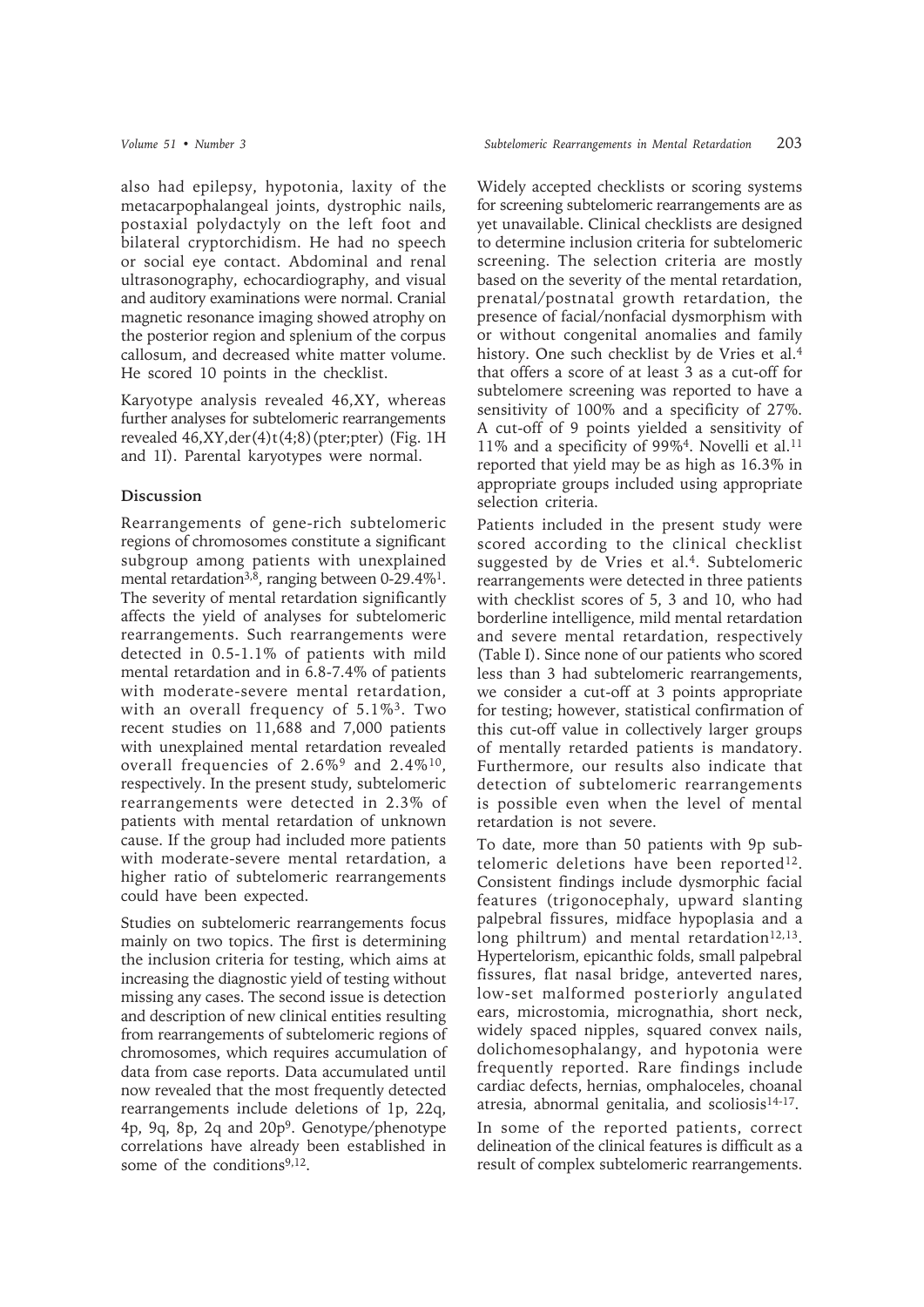Pure deletions of 9p exhibit a more clearly delineated phenotype of the submicroscopic aberration. Trisomy of subtelomere 4q in our Patient 1 may as well be expected to have confounded the phenotype caused by 9p deletion. Fryns et al.18 reported dup(4) (q34→qter) in a two-month-old female patient

who had a birth weight of 3960 g, large tongue and omphalocele. She had hypertonia and microcephaly, widely spaced hypoplastic nipples and hypoplastic labia majora18. However, no consistent phenotype of 4q duplications has been described. Instead, duplications/ triplication 4q was reported as a neutral genomic polymorphism by Hengstschlager et al.19 in a seven-year-old mentally retarded boy. Interestingly, along with other clinical features, this boy also presented with omphalocele, a prominent forehead, hypertelorism, epicanthal folds, low-set ears and cryptorchidism.

Patients with del(22)(q13.3) were reported even before the development of techniques detecting submicroscopic rearrangements as a cytogenetically visible aberration. Since the development of subtelomeric screening methods, more than 10 cases with a submicroscopic or cryptic deletion of 22q13.3 region have been reported<sup>12,20</sup>. Phelan et al.<sup>20</sup> reviewed 37 individuals with deletions of 22q13, mostly detected by conventional chromosome analysis. The most consistent clinical features are developmental delay, hypotonia, severe expressive language delay leading to absence of speech, pervasive behavior, normal to advanced growth, and subtle facial dysmorphism4,12,20-22. Facial features do not have a characteristic pattern, although the majority of the patients have dolichocephaly, ptosis, epicanthic folds and dysplastic ears<sup>20</sup>; facial features may be more subtle and variable<sup>12,20</sup>. Other frequently reported minor anomalies caused by del(22)(q13.3) include long fingers, nail dysplasia, seizures and ataxia21-23. Syndactyly between toes 2-3 were found in 28-38% of patients with  $del(22)(q13.3)^{20}$ . Manning et al.24 reported autistic features in 6 of the 11 patients and Anderlid et al.<sup>22</sup> reported an adult female with autistic features.

Clinical features of our second patient consistent with 22q13.3 deletion were speech delay, ear anomalies including prominent antihelix and tragus, subtle facial features, 2-3 syndactyly of the toes and mild mental retardation. He

scored 3 in the de Vries checklist, and the patient reported by Baker et al.<sup>21</sup> scored 2 in the same checklist. Considering that most of the patients with  $del(22)(q13.3)$  have borderline or mildly low IQ, it is appropriate to investigate del(22)(q13.3) in patients with mild retardation with predominant speech problems and with minor dysmorphic features, even if they score 3 or lower from the checklist.

Terminal deletions of 4p produce a characteristic and well-known phenotype of Wolf-Hirschhorn syndrome, which includes microcephaly, hypertelorism and a prominent glabella with a broad nasal bridge, epicanthic folds, downturned corners of the mouth, short philtrum and micrognathia along with developmental delay, prenatal growth deficiency and hypotonia. Submicroscopic deletions of subtelomere 4p produce a less severe phenotype with a subset of the described features, which includes growth retardation, microcephaly, mental retardation, seizures, and distinctive facial features<sup>12,22</sup>. Intrauterine growth retardation, hypotonia, hypospadias and atrial septal defect have been described in a patient with submicroscopic 4p deletion25.

To what extent 8p subtelomeric trisomy contributes to the clinical picture in our Patient 3 is not as easy to identify as it is for subtelomeric 4p monosomy. Duplication (8)(pter→p22), being a long segment of the terminal 8p, was reported to produce mild mental retardation without dysmorphic features<sup>26</sup>. Developmental delay, hypotonia, growth retardation, rounded face, wide and flat nasal bridge, speech delay, and epilepsy are well-known features of subtelomeric del(4p), and hypospadias has been described as a feature25. However, epibulbar dermoids, synophrys, undescended testes, anomalies of the ear helix, umbilical hernia, dystrophic changes of the nails, metacarpophalangeal hyperlaxity, and postaxial polydactyly were not described before in the 4p microdeletion cases and these findings may be related to 8p trisomy.

In two of our three patients, the subtelomeric rearrangements occurred *de novo*, which was consistent with the previous reports stating that *de novo* rearrangements represent almost half of the patients in the literature<sup>27</sup>.

Interpreting the results of subtelomere testing can be complicated by the fact that in addition to subtelomere rearrangements that are most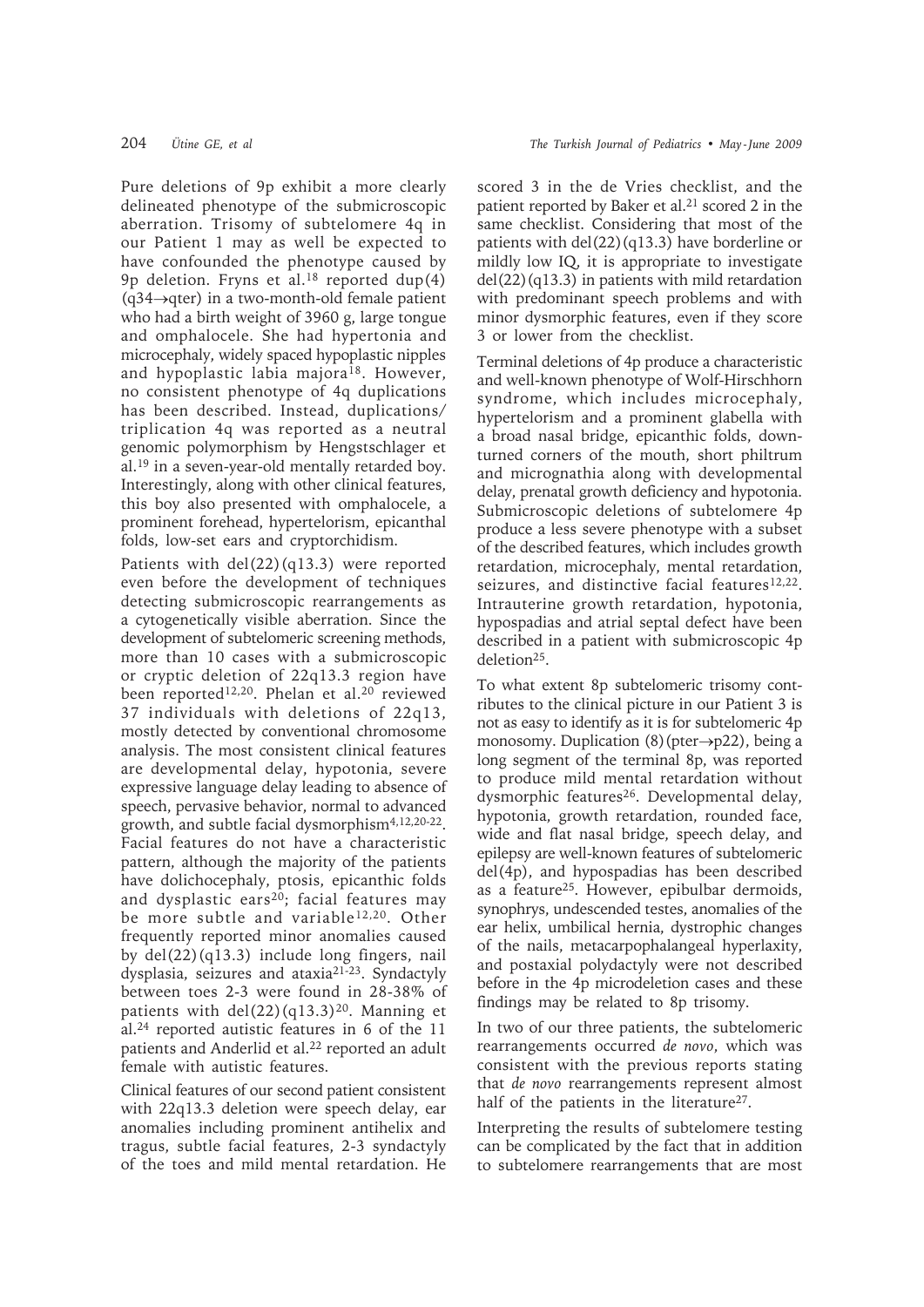likely the cause of the phenotype, there are also deletions or duplications of the subtelomere regions that appear to be benign familial variants, where an affected proband has an imbalance that is subsequently identified in one of the phenotypically normal parents. There have been apparent subtelomeric deletions detected by FISH techniques that have been proven to be benign familial "variations" and not the cause of the child's developmental delay/mental retardation. The most common benign telomeric polymorphisms involve 2q, 4q and 10q28. These findings underline the importance of follow-up parental analysis when a subtelomeric abnormality is identified in an affected proband to determine the clinical significance of the results.

The number of reported cases with subtelomeric rearrangements is still inadequate. Therefore, genotype-phenotype correlations are yet to be established in many of the subtelomeric microdeletions. Most subtelomeric abnormalities detected by FISH lead to rarely encountered mental retardation syndromes that have not been fully delineated. Establishing the genotype-phenotype correlations in complex submicroscopic chromosomal aberrations may be even more difficult, as these are usually formed due to unbalanced inheritance of derivative chromosomes in balanced parental rearrangements, leading to coexistent segmental monosomies and trisomies. Thus, recognition and selection of patients for such testing is clinically challenging, and counseling families regarding the natural history of the diagnosis may be difficult.

Testing for subtelomeric rearrangements is now an essential step in the flowcharts for clinical genetic evaluation of mental retardation, following the initial steps of routine chromosome analysis and fragile X testing, the latter being the most common cause of inherited mental retardation. Among the many testing techniques for subtelomeric rearrangements are FISH, array-based comparative genomic hybridization (aCGH) and multiplex ligationdependent probe analysis (MLPA), the latter two being advantageous in providing higher resolutions. aCGH utilizes newer technology and is more expensive than the others, and is yet unavailable in many Turkish centers. In our opinion, subtelomeric FISH analysis may be considered more appropriate as the initial

technique in our country until higher technology is available for routine diagnostics, particularly if clinical evaluation leads to suspicion of a specific chromosomal rearrangement. Furthermore, 44% of the rearrangements were shown to be larger than 5 Mb<sup>10</sup>, which renders inappropriate skipping the easier and cheaper steps of the laboratory work-up.

We conclude that analysis for subtelomeric rearrangements should be performed in all patients with unexplained mental retardation, dysmorphic features and normal karyotype, after exclusion of other possible causes suggested by the pattern of the clinical features. One remarkable result from our study is that borderline level of intelligence should not be an exclusion criterion for further subtelomeric screening.

#### **REFERENCES**

- 1. Xu J, Chen Z. Advances in molecular cytogenetics for the evaluation of mental retardation. Am J Med Genet C (Semin Med Genet) 2003; 117C: 15-24.
- 2. Wilkie AO. Detection of cryptic chromosomal abnormalities in unexplained mental retardation: a general strategy using hypervariable subtelomeric DNA polymorphisms. Am J Hum Genet 1993; 53: 688-701.
- 3. Knight SJ, Regan R, Nicod A, et al. Subtle chromosomal rearrangements in children with unexplained mental retardation. Lancet 1999; 354: 1676-1681.
- 4. de Vries BB, White SM, Knight SJ, et al. Clinical studies on submicroscopic subtelomeric rearrangements: a checklist. J Med Genet 2001; 38: 145-150.
- 5. Fu YH, Kuhl DP, Pizzuti A, et al. Variation of the CGG repeat at the fragile X site results in genetic instability: resolution of the Sherman paradox. Cell 1991; 67: 1047-1058.
- 6. Rousseau F, Heitz D, Biancalana V, et al. Direct diagnosis by DNA analysis of the fragile X syndrome of mental retardation. New Engl J Med 1991; 325: 1673-1681.
- 7. Oberle I, Rousseau F, Heitz D, et al. Instability of a 550 base pair DNA segment and abnormal methylation in fragile X syndrome. Science 1991; 252: 1097-1102.
- 8. Flint J, Wilkie AO, Buckle VJ, Winter RM, Holland AJ, McDermid HE. The detection of subtelomeric chromosomal rearrangements in idiopathic mental retardation. Nat Genet 1995; 9: 132-139.
- 9. Ravnan JB, Tepperberg JH, Papenhausen P, et al. Subtelomere FISH analysis of 11 688 cases: an evaluation of the frequency and pattern of subtelomere rearrangements in individuals with developmental disabilities. J Med Genet 2006; 43: 478-489.
- 10. Ballif CB, Sulpizio SG, Lloyd RM, et al. The clinical utility of enhanced subtelomeric coverage in array CGH. Am J Med Genet 2007; 143A: 1850-1857.